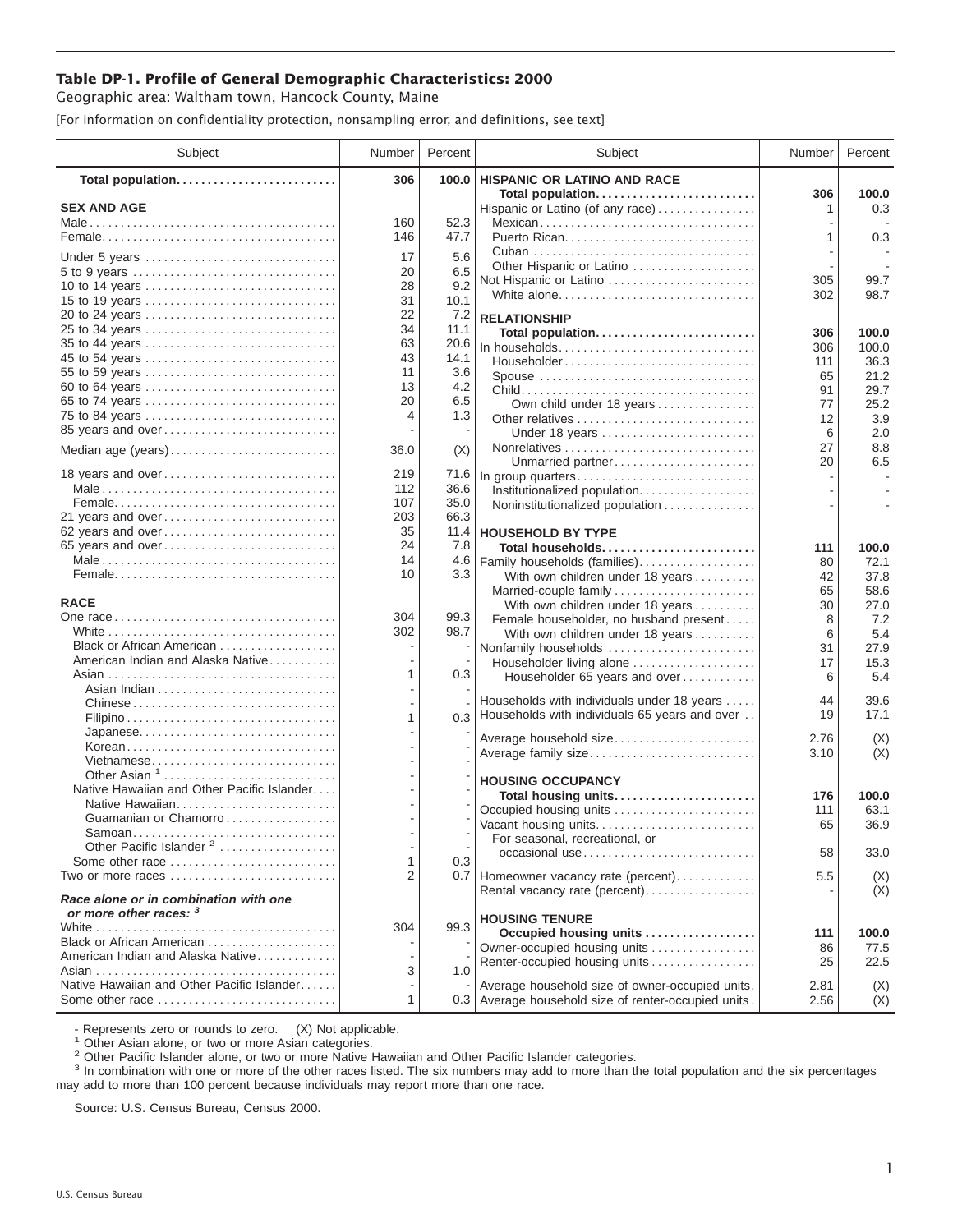## **Table DP-2. Profile of Selected Social Characteristics: 2000**

Geographic area: Waltham town, Hancock County, Maine

[Data based on a sample. For information on confidentiality protection, sampling error, nonsampling error, and definitions, see text]

| Subject                                                                     | Number     | Percent        | Subject                                                                                                         | Number         | Percent     |
|-----------------------------------------------------------------------------|------------|----------------|-----------------------------------------------------------------------------------------------------------------|----------------|-------------|
| <b>SCHOOL ENROLLMENT</b><br>Population 3 years and over                     |            |                | <b>NATIVITY AND PLACE OF BIRTH</b><br>Total population                                                          | 340            | 100.0       |
| enrolled in school                                                          | 103        | 100.0          |                                                                                                                 | 340            | 100.0       |
| Nursery school, preschool                                                   | 5          | 4.9            |                                                                                                                 | 340            | 100.0       |
| Kindergarten                                                                | 2          | 1.9            | State of residence                                                                                              | 270            | 79.4        |
| Elementary school (grades 1-8)                                              | 48<br>39   | 46.6<br>37.9   | Different state                                                                                                 | 70             | 20.6        |
| High school (grades 9-12)<br>College or graduate school                     | 9          |                | Born outside United States                                                                                      |                |             |
|                                                                             |            |                | Entered 1990 to March 2000                                                                                      |                |             |
| <b>EDUCATIONAL ATTAINMENT</b>                                               |            |                | Naturalized citizen                                                                                             |                |             |
| Population 25 years and over                                                | 202        | 100.0          |                                                                                                                 |                |             |
| Less than 9th grade                                                         | 11         | 5.4            |                                                                                                                 |                |             |
| 9th to 12th grade, no diploma                                               | 20         | 9.9            | <b>REGION OF BIRTH OF FOREIGN BORN</b><br>Total (excluding born at sea)                                         |                |             |
| High school graduate (includes equivalency)                                 | 106        | 52.5           |                                                                                                                 |                |             |
| Some college, no degree<br>Associate degree                                 | 30<br>14   | 14.9<br>6.9    |                                                                                                                 |                |             |
| Bachelor's degree                                                           | 15         | 7.4            |                                                                                                                 |                |             |
| Graduate or professional degree                                             | 6          | 3.0            |                                                                                                                 |                |             |
|                                                                             |            |                |                                                                                                                 |                |             |
| Percent high school graduate or higher                                      | 84.7       | (X)            | Northern America                                                                                                |                |             |
| Percent bachelor's degree or higher                                         | 10.4       | (X)            | <b>LANGUAGE SPOKEN AT HOME</b>                                                                                  |                |             |
| <b>MARITAL STATUS</b>                                                       |            |                | Population 5 years and over                                                                                     | 318            | 100.0       |
| Population 15 years and over                                                | 252        | 100.0          | English only                                                                                                    | 316            | 99.4        |
| Never married                                                               | 70         | 27.8           | Language other than English                                                                                     | 2              | 0.6         |
| Now married, except separated                                               | 144        | 57.1           | Speak English less than "very well"                                                                             |                |             |
| Separated                                                                   | 3          | 1.2            | Spanish<br>Speak English less than "very well"                                                                  |                |             |
|                                                                             |            |                | Other Indo-European languages                                                                                   | $\overline{2}$ | 0.6         |
|                                                                             | 35         | 13.9           | Speak English less than "very well"                                                                             |                |             |
|                                                                             | 18         | 7.1            | Asian and Pacific Island languages                                                                              |                |             |
|                                                                             |            |                | Speak English less than "very well"                                                                             |                |             |
| <b>GRANDPARENTS AS CAREGIVERS</b>                                           |            |                | <b>ANCESTRY</b> (single or multiple)                                                                            |                |             |
| Grandparent living in household with                                        |            |                | Total population                                                                                                | 340            | 100.0       |
| one or more own grandchildren under                                         |            |                | Total ancestries reported                                                                                       | 342            | 100.6       |
| Grandparent responsible for grandchildren                                   | 5<br>5     | 100.0<br>100.0 |                                                                                                                 |                |             |
|                                                                             |            |                |                                                                                                                 |                |             |
| <b>VETERAN STATUS</b>                                                       |            |                |                                                                                                                 |                |             |
| Civilian population 18 years and over                                       | 236        | 100.0          |                                                                                                                 |                |             |
| Civilian veterans                                                           | 38         | 16.1           | French (except Basque) <sup>1</sup>                                                                             | 73<br>29       | 21.5<br>8.5 |
|                                                                             |            |                | French Canadian <sup>1</sup>                                                                                    |                |             |
| <b>DISABILITY STATUS OF THE CIVILIAN</b><br>NONINSTITUTIONALIZED POPULATION |            |                |                                                                                                                 | 10             | 2.9         |
| Population 5 to 20 years                                                    | 97         | 100.0          |                                                                                                                 |                |             |
| With a disability                                                           |            |                |                                                                                                                 |                |             |
| Population 21 to 64 years                                                   | 207        | 100.0          | $\left  \text{Irish}^{\bar{1}}, \ldots, \ldots, \ldots, \ldots, \ldots, \ldots, \ldots, \ldots, \ldots \right $ | 22             | 6.5         |
| With a disability                                                           | 40         | 19.3           |                                                                                                                 | 4              | 1.2         |
|                                                                             | 32.5       | (X)            | Norwegian                                                                                                       | 2              | 0.6         |
| No disability                                                               | 167        | 80.7           |                                                                                                                 | 7              | 2.1         |
|                                                                             | 81.4       | (X)            |                                                                                                                 | 6              | 1.8         |
| Population 65 years and over                                                | 14         | 100.0          |                                                                                                                 |                |             |
| With a disability                                                           | 7          | 50.0           |                                                                                                                 | 7              | 2.1         |
|                                                                             |            |                |                                                                                                                 | 27             | 7.9         |
| <b>RESIDENCE IN 1995</b>                                                    |            |                |                                                                                                                 |                |             |
| Population 5 years and over<br>Same house in 1995                           | 318<br>215 | 100.0<br>67.6  | Subsaharan African                                                                                              |                |             |
| Different house in the U.S. in 1995                                         | 103        | 32.4           |                                                                                                                 |                |             |
| Same county                                                                 | 76         | 23.9           |                                                                                                                 |                |             |
| Different county                                                            | 27         | 8.5            | United States or American                                                                                       | 150            | 44.1        |
|                                                                             | 15         | 4.7            |                                                                                                                 |                |             |
| Different state                                                             | 12         | 3.8            | West Indian (excluding Hispanic groups)                                                                         |                |             |
|                                                                             |            |                | Other ancestries                                                                                                | 5              | 1.5         |

-Represents zero or rounds to zero. (X) Not applicable. 1 The data represent a combination of two ancestries shown separately in Summary File 3. Czech includes Czechoslovakian. French includes Alsatian. French Canadian includes Acadian/Cajun. Irish includes Celtic.

Source: U.S. Bureau of the Census, Census 2000.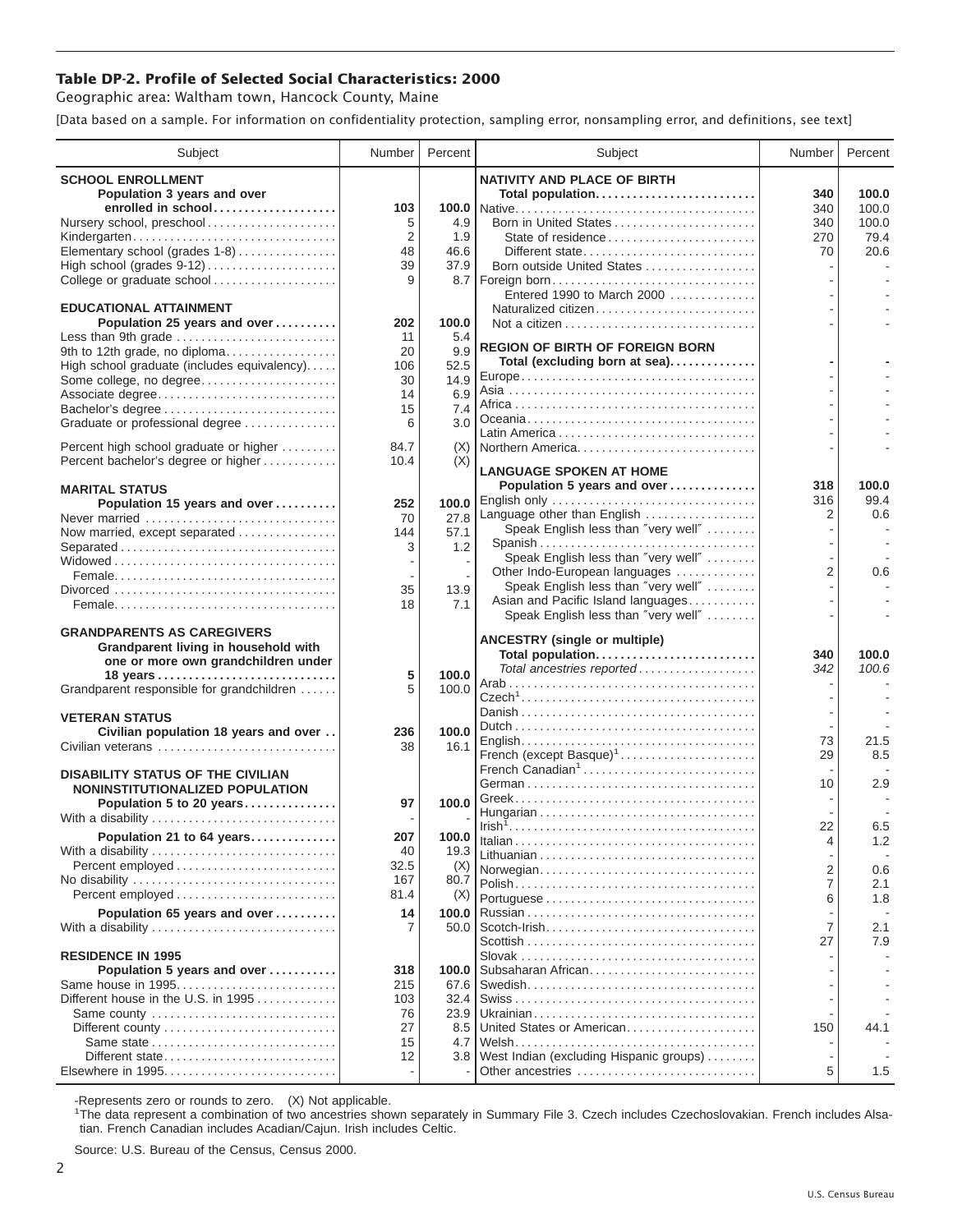## **Table DP-3. Profile of Selected Economic Characteristics: 2000**

Geographic area: Waltham town, Hancock County, Maine [Data based on a sample. For information on confidentiality protection, sampling error, nonsampling error, and definitions, see text]

| Subject                                                                           | Number    | Percent      | Subject                                                      | Number      | Percent      |
|-----------------------------------------------------------------------------------|-----------|--------------|--------------------------------------------------------------|-------------|--------------|
| <b>EMPLOYMENT STATUS</b>                                                          |           |              | <b>INCOME IN 1999</b>                                        |             |              |
| Population 16 years and over                                                      | 247       | 100.0        | Households                                                   | 124         | 100.0        |
|                                                                                   | 181       |              | 73.3 Less than \$10,000                                      | 13          | 10.5         |
| Civilian labor force                                                              | 181       |              |                                                              | 5           | 4.0          |
| Employed                                                                          | 168       |              |                                                              | 18          | 14.5         |
|                                                                                   | 13        |              |                                                              | 17          | 13.7         |
| Percent of civilian labor force                                                   | 7.2       |              | $(X)$ \\ \$35,000 to \$49,999                                | 38          | 30.6         |
|                                                                                   |           |              | \$50,000 to \$74,999                                         | 26          | 21.0         |
| Not in labor force                                                                | 66        |              | 26.7 \$75,000 to \$99,999                                    | 7           | 5.6          |
| Females 16 years and over                                                         | 126       | 100.0        |                                                              |             |              |
| In labor force                                                                    | 98        | 77.8         | \$150,000 to \$199,999                                       |             |              |
| Civilian labor force                                                              | 98        | 77.8         | \$200,000 or more<br>Median household income (dollars)       |             |              |
| Employed                                                                          | 92        | 73.0         |                                                              | 39,167      | (X)          |
| Own children under 6 years                                                        | 22        | 100.0        | With earnings                                                | 111         | 89.5         |
| All parents in family in labor force                                              | 15        | 68.2         | Mean earnings $(dollars)1$                                   | 38,046      | (X)          |
|                                                                                   |           |              | With Social Security income                                  | 18          | 14.5         |
| <b>COMMUTING TO WORK</b>                                                          |           |              | Mean Social Security income (dollars) <sup>1</sup>           | 11,617      | (X)          |
| Workers 16 years and over                                                         | 160       |              | 100.0 With Supplemental Security Income                      | 8           | 6.5          |
| Car, truck, or van - - drove alone<br>Car, truck, or van - - carpooled            | 130<br>16 | 81.3<br>10.0 | Mean Supplemental Security Income                            |             |              |
| Public transportation (including taxicab)                                         | 6         |              | 3.8 With public assistance income                            | 5,663<br>11 | (X)<br>8.9   |
|                                                                                   |           |              | Mean public assistance income $(dollars)^1$                  | 3,091       | (X)          |
| Other means                                                                       |           |              | With retirement income                                       | 4           | 3.2          |
| Worked at home                                                                    | 8         | 5.0          | Mean retirement income $(dollars)1$                          | 5,800       | (X)          |
| Mean travel time to work $(minutes)^1$                                            | 27.0      | (X)          |                                                              |             |              |
|                                                                                   |           |              | Families                                                     | 86          | 100.0        |
| <b>Employed civilian population</b>                                               |           |              | Less than \$10,000                                           | 11          | 12.8         |
| 16 years and over                                                                 | 168       |              |                                                              | 2           | 2.3          |
| <b>OCCUPATION</b>                                                                 |           |              | \$15,000 to \$24,999                                         | 14<br>9     | 16.3<br>10.5 |
| Management, professional, and related                                             | 35        |              |                                                              | 28          | 32.6         |
| Service occupations                                                               | 20        |              |                                                              | 15          | 17.4         |
| Sales and office occupations                                                      | 54        |              | 32.1 \$75,000 to \$99,999                                    | 7           | 8.1          |
| Farming, fishing, and forestry occupations                                        | 17        |              |                                                              |             |              |
| Construction, extraction, and maintenance                                         |           |              | \$150,000 to \$199,999                                       |             |              |
| occupations                                                                       | 14        |              | 8.3 \$200,000 or more                                        |             |              |
| Production, transportation, and material moving                                   |           |              | Median family income (dollars)                               | 40,313      | (X)          |
|                                                                                   | 28        | 16.7         |                                                              |             |              |
|                                                                                   |           |              | Per capita income $(dollars)1$<br>Median earnings (dollars): | 13,467      | (X)          |
| <b>INDUSTRY</b>                                                                   |           |              | Male full-time, year-round workers                           | 23,438      | (X)          |
| Agriculture, forestry, fishing and hunting,                                       | 24        | 14.3         | Female full-time, year-round workers                         | 20,625      | (X)          |
|                                                                                   | 6         | 3.6          |                                                              |             |              |
| Manufacturing                                                                     | 18        | 10.7         |                                                              | Number      | Percent      |
| Wholesale trade                                                                   | 2         | 1.2          |                                                              | below       | below        |
| Retail trade                                                                      | 25        | 14.9         |                                                              | poverty     | poverty      |
| Transportation and warehousing, and utilities                                     | 20        | 11.9         | Subject                                                      | level       | level        |
|                                                                                   |           |              |                                                              |             |              |
| Finance, insurance, real estate, and rental and                                   |           |              | <b>POVERTY STATUS IN 1999</b>                                |             |              |
|                                                                                   | 5         | 3.0          | Families                                                     | 13          | 15.1         |
| Professional, scientific, management, adminis-                                    |           |              | With related children under 18 years                         | 10          | 18.9         |
| trative, and waste management services<br>Educational, health and social services | 8<br>33   | 4.8<br>19.6  | With related children under 5 years                          | 3           | 23.1         |
| Arts, entertainment, recreation, accommodation                                    |           |              | Families with female householder, no                         |             |              |
| and food services                                                                 | 15        | 8.9          | husband present                                              | 6           | 66.7         |
| Other services (except public administration)                                     | 2         |              | 1.2 With related children under 18 years                     | 6           | 100.0        |
| Public administration                                                             | 10        | 6.0          | With related children under 5 years                          | 3           | 100.0        |
|                                                                                   |           |              |                                                              |             |              |
| <b>CLASS OF WORKER</b>                                                            |           |              | Individuals                                                  | 46          | 13.9         |
| Private wage and salary workers                                                   | 104       |              | 61.9 18 years and over                                       | 34          | 14.4         |
| Government workers                                                                | 25        | 14.9         | 65 years and over                                            | 2           | 14.3         |
| Self-employed workers in own not incorporated                                     |           |              | Related children under 18 years                              | 12          | 12.8         |
|                                                                                   | 39        | 23.2         | Related children 5 to 17 years                               | 10          | 13.9         |
| Unpaid family workers                                                             |           |              | Unrelated individuals 15 years and over                      | 11          | 17.7         |

-Represents zero or rounds to zero. (X) Not applicable.

<sup>1</sup>If the denominator of a mean value or per capita value is less than 30, then that value is calculated using a rounded aggregate in the numerator. See text.

Source: U.S. Bureau of the Census, Census 2000.